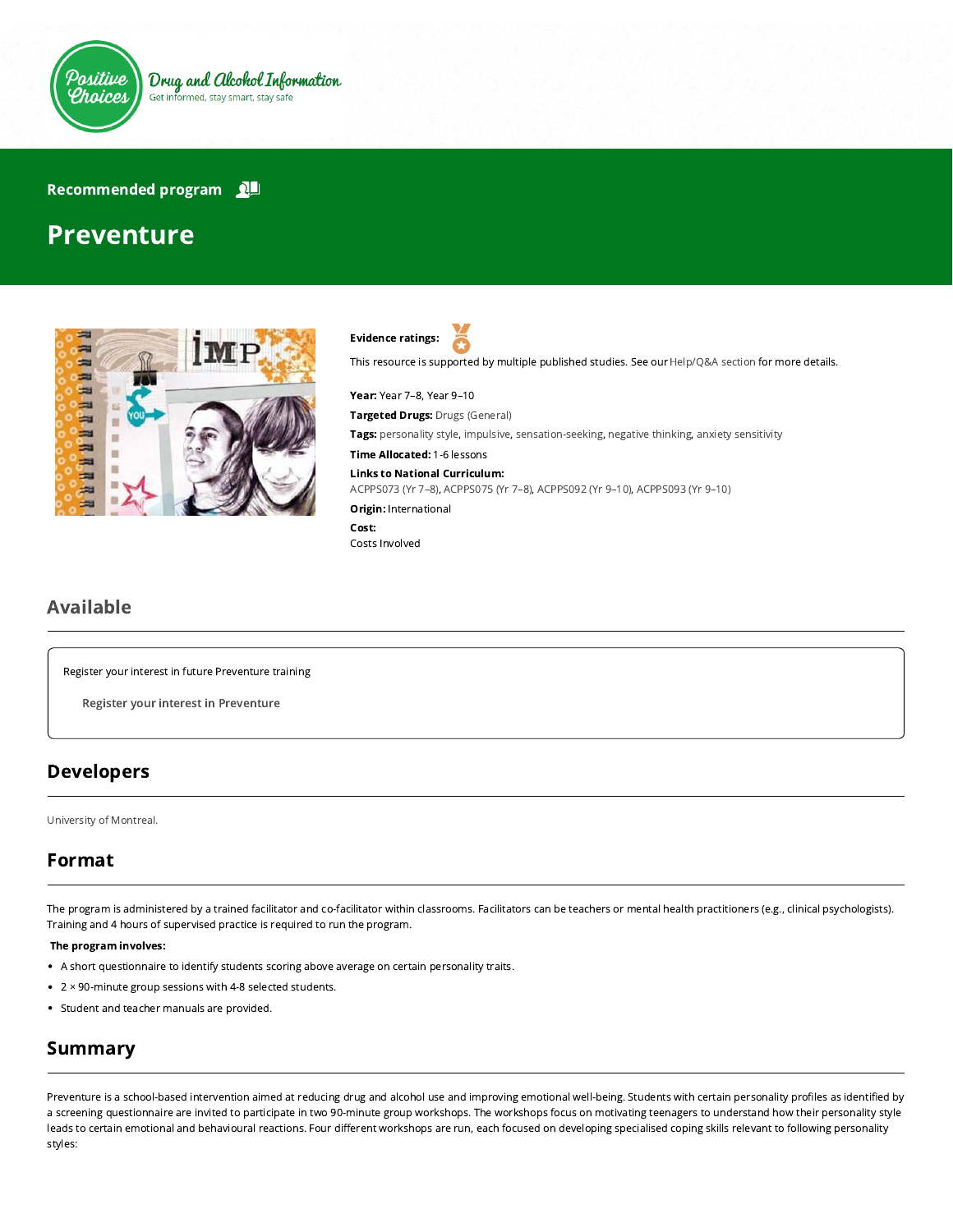- Sensation seeking
- Impulsivity
- Anxiety sensitivity
- Negative thinking

Brief, coping skills interventions targeting personality risk factors have been tested in randomised controlled trials, showing benefits that last for up to two years. The Preventure program has proven both feasible and effective when delivered by trained school-staff. The Preventure materials were developed in Canada but are culturally adaptable and have been adapted for implementation in Australia.

#### Watch the Preventure introductory video

# Training & Costs

In order to implement the Preventure program, it is necessary to attend a 2-3 day training workshop. These training workshops are run in Montreal, Canada, but alternate arrangements may be possible. See the [program website](https://www.conrodventurelab.com/projets/preventure) for information about the [training workshops](http://co-venture.ca/en/files/2012/06/PREVENTURE-PAMPHLET-09.06.2014.pdf) and costs for the program materials.

Facilitator training workshops are currently being offered in Australia. The next workshops will be held in 2022. At the top of this page you can register your interest to be informed about upcoming facilitator workshops.

Preventure training in Australia is proudly supported by the The Matilda Centre for Research in Mental Health and Substance Use at the University of Sydney and Positive Choices. To find out more about implementing Preventure in Australia, watch our [webinar.](https://positivechoices.org.au/teachers/webinar-preventure)

# **Benefits**

- Reduced alcohol consumption
- Reduced frequency of alcohol use and binge drinking
- Reduced uptake of alcohol and binge drinking
- Reduced alcohol-related harms  $\bullet$
- Reduced update and frequency of cannabis use
- Reduced uptake and frequency of illegal drug use
- Reduced symptoms of depression, anxiety and conduct problems.

Watch the Preventure webinar to learn more about the benefits

## Evidence Base

Preventure is supported by over 12 published studies, the most relevant studies are listed below. For a full list see [Preventure Research.](http://co-venture.ca/en/research/#) See below also for an endorsement from an external organisation and an evidence base caution for a Preventure trial among teenagers in the Netherlands.

## Sources

### Studies supporting benefits of the program when administered by teachers who have received a 2-3 day training workshop with the developers:

[Mahu, I. T., Doucet, C., O'Leary-Barrett, M., & Conrod, P. J. \(2015\). Can cannabis use be prevented by targeting personality risk in schools? 24-month outcome of the adventure](http://www.ncbi.nlm.nih.gov/pubmed/26011508) trial on cannabis use: a cluster randomized controlled trial. Addiction, 110, 1625-1633.

Conrod, P. J., O'Leary-Barrett, M., Newton, N., Topper, L., Castellanos-Ryan, N., Mackie, C., & Girard, A. (2013). Effectiveness of a Selective, Personality-Targeted Prevention Program for Adolescent Alcohol Use and Misuse A Cluster Randomized Controlled Trial. JAMA Psychiatry, 70, 334-342.

#### Studies supporting the benefits of the program delivered by a psychologist or experienced special needs teacher:

Lammers J, Goossens F, Conrod P, Engels R, Wiers RW, Kleinjan M. (2017). Effectiveness of a selective alcohol prevention program targeting personality risk factors: Results of interaction analyses. Addictive Behaviors. 71:82-8.

Conrod, P. J., Castellanos-Ryan, N., & Mackie, C. (2011). Long-Term Effects of a Personality-Targeted Intervention to Reduce Alcohol Use in Adolescents. Journal of Consulting and Clinical Psychology, 79, 296-306.

#### The program has been adapted for use in Australia, and the benefits have been demonstrated in two published studies:

[Teesson M, Newton NC, Slade T, Carragher N, Barrett EL, Champion KE, et al. Combined universal and selective prevention for adolescent alcohol use: A cluster randomized](https://www.cambridge.org/core/journals/psychological-medicine/article/combined-universal-and-selective-prevention-for-adolescent-alcohol-use-a-cluster-randomized-controlled-trial/AC2AEA5C4F95550547AC1207CB1C2CE4) controlled trial. Psychological Medicine. 2017;47(10):1761-70.

Newton, N., Conrod, P., Slade, T., Carragher, N., Champion, K., Barrett, E., Kelly, E., Nair, N., Stapinski, L. & Teesson, M. (2016). The long-term effectiveness of a selective, personality-targeted prevention program in reducing alcohol use and related harms: a cluster randomized controlled trial. Journal of Child Psychology and Psychiatry, 57, 1056-1065.

### Evidence-base cautions

A randomised controlled trial examining the effects of the program on the binge drinking behaviour of teenagers in the Netherlands found the program had little or no effect on reducing the overall prevalence of this behaviour among this group. However, longer term beneficial effects are promising i.e. reductions in the development of binge drinking over time. See the paper below for full details:

Lammers, J., Goossens, F., Conrod, P., Engels, R., Wiers, R. W., & Kleinjan, M. (2015). Effectiveness of a selective intervention program targeting personality risk factors for alcohol misuse among young adolescents: results of a cluster randomized controlled trial. Addiction, 110, 1101-1109.